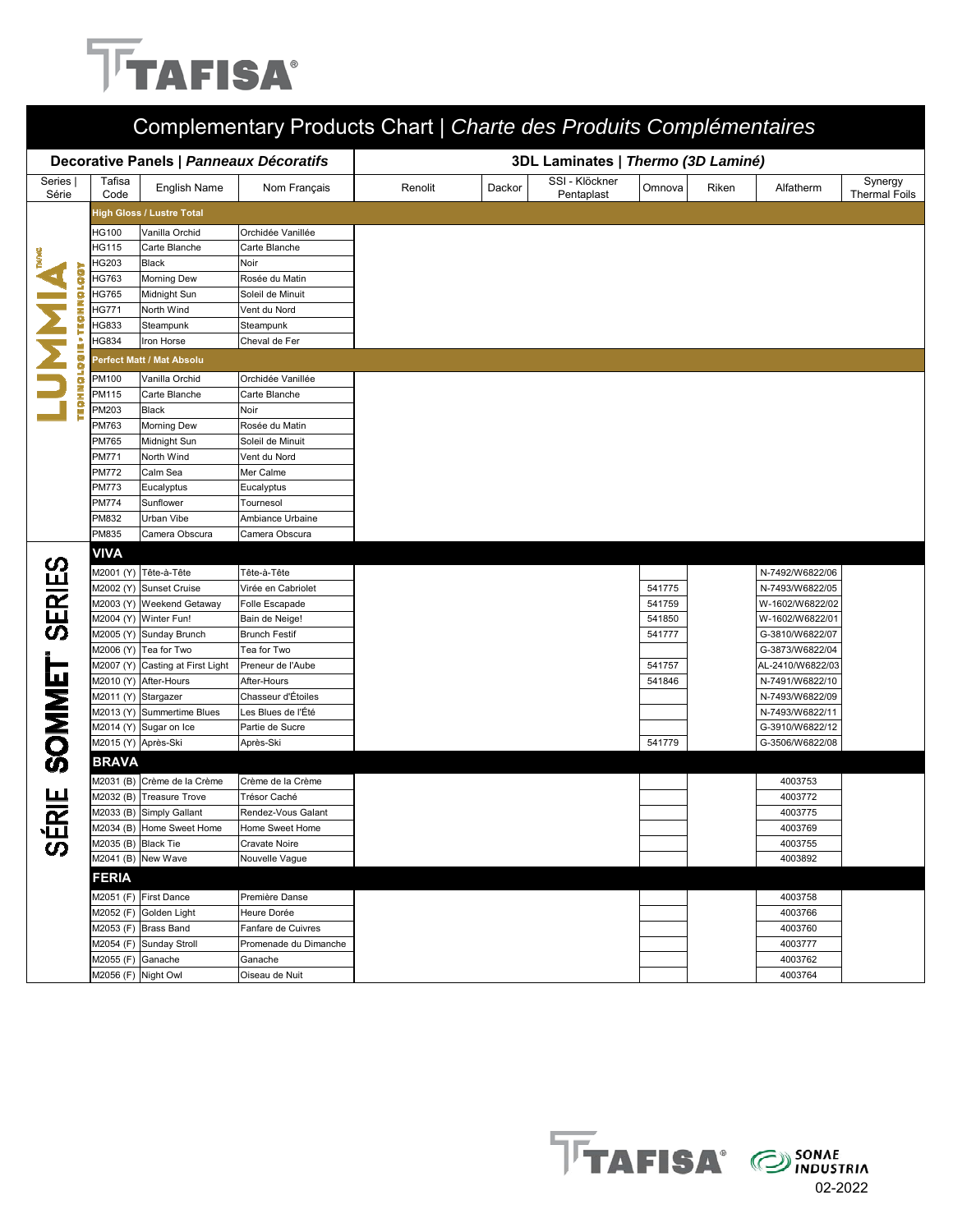## **TFAFISA®**

|                 |                        | Decorative Panels   Panneaux Décoratifs |                                   |                   | 3DL Laminates   Thermo (3D Laminé) |                              |                  |       |           |                                 |  |
|-----------------|------------------------|-----------------------------------------|-----------------------------------|-------------------|------------------------------------|------------------------------|------------------|-------|-----------|---------------------------------|--|
| Series<br>Série | Tafisa<br>Code         | <b>English Name</b>                     | Nom Français                      | Renolit           | Dackor                             | SSI - Klöckner<br>Pentaplast | Omnova           | Riken | Alfatherm | Synergy<br><b>Thermal Foils</b> |  |
|                 | karisma                |                                         |                                   |                   |                                    |                              |                  |       |           |                                 |  |
|                 | .580 (K)               | <b>Free Spirit</b>                      | <b>Esprit Libre</b>               |                   |                                    | EI/5903 H08 ML               |                  |       |           |                                 |  |
|                 | .581 (K)               | <b>Sheer Beauty</b>                     | Beauté Naturelle                  |                   |                                    | EI/5901 H08 ML               |                  |       |           |                                 |  |
|                 | .582 (K)               | Fashionista                             | Fashionista                       |                   |                                    | EI/5905 H08 ML               |                  |       |           |                                 |  |
|                 | .583 (K)               | <b>First Class</b>                      | Première Classe                   |                   |                                    | EI/5906 H08 ML               |                  |       |           |                                 |  |
|                 | .584 (K)               | The Chameleon                           | Le Caméléon                       |                   |                                    | EI/5904 H08 ML               |                  |       |           |                                 |  |
|                 | .585 (K)               | Rhapsody                                | Rhapsodie                         |                   |                                    | EI/5902 H08 ML               |                  |       |           |                                 |  |
|                 | .830 (K)               | Force of Nature                         | Force de la Nature                |                   | D157                               |                              |                  |       |           |                                 |  |
|                 | L831 (K)               | <b>Rock Solid</b>                       | Roc Solide                        |                   | D158                               |                              |                  |       |           |                                 |  |
|                 | L832 (K)               | Urban Vibe                              | Ambiance Urbaine                  |                   | D156                               |                              |                  |       |           |                                 |  |
| <b>SERIES</b>   | alto                   |                                         |                                   |                   |                                    |                              |                  |       |           |                                 |  |
|                 | L530 (A)               | Latitude North                          | Latitude Nord                     |                   | D066                               |                              |                  |       |           |                                 |  |
|                 | $-532(A)$              | Latitude West                           | Latitude Ouest                    |                   | D064                               |                              |                  |       |           |                                 |  |
|                 | _533(A)                | Latitude East                           | Latitude Est                      |                   | D063                               |                              |                  |       |           |                                 |  |
|                 | _535 (A)               | Southwester                             | Suroît                            |                   |                                    |                              | 530640           |       |           |                                 |  |
|                 | <sub>-</sub> 537 (A)   | Breakwater                              | Grande-Digue                      |                   | D087                               |                              |                  |       |           |                                 |  |
| PRĒLUDE         | _538 (A)               | <b>River Rock</b>                       | Petit-Rocher                      |                   | D086                               |                              |                  |       |           |                                 |  |
|                 | $-540(A)$<br>.541 (A)  | Summer Breeze<br><b>Winter Cherry</b>   | Brise d'Été<br>Cerisier d'Hiver   |                   | D068<br>D070                       |                              | 523310<br>523309 |       |           | Summer Breeze<br>Rosewood       |  |
|                 | <sub>-</sub> 542 (A)   | Autumn Leaves                           | Feuilles d'Automne                |                   | D069                               |                              | 523316           |       |           |                                 |  |
|                 | $-543(A)$              | <b>Spring Blossom</b>                   | Bourgeon du Printemps             |                   | D067                               |                              |                  |       |           | Moderna Grigio                  |  |
|                 | .544 (A)               | Niagara                                 | Niagara                           |                   |                                    |                              | 539822           |       |           |                                 |  |
|                 | <sub>-</sub> 546 (A)   | Mojave                                  | Mojave                            |                   |                                    |                              | 539823           |       |           |                                 |  |
|                 | L552 (A)*              | Appalachia                              | Appalaches                        |                   |                                    |                              | 539811           |       |           |                                 |  |
|                 | urbania                |                                         |                                   |                   |                                    |                              |                  |       |           |                                 |  |
| SÉRIE           | <sub>-</sub> 492 (R)   | White Chocolate                         | Chocolat Blanc                    |                   | D112                               |                              |                  | R492  |           | <b>White Chocolate</b>          |  |
|                 | L493 (R)               | Milk Chocolate                          | Chocolat au Lait                  |                   | D072                               |                              |                  | R493  |           | Milk Chocolate                  |  |
|                 | _494 (R)               | Dark Chocolate                          | <b>Chocolat Noir</b>              |                   | D073                               |                              |                  | R494  |           | Dark Chocolate                  |  |
|                 | L495 (R)               | Portobello                              | Portobello                        |                   | D074                               |                              |                  |       |           |                                 |  |
|                 | 496 (R)                | Monaco                                  | Monaco                            |                   | D041                               |                              |                  |       |           |                                 |  |
|                 | .545 (R)               | Northern Plain                          | Plaine du Nord                    |                   | D113                               |                              |                  |       |           | Northern Plain                  |  |
|                 | _555 (R)               | Maritime Dune                           | Dune Maritime                     |                   |                                    |                              |                  |       |           |                                 |  |
|                 | .556 (R)               | Laurentian Path                         | Sentier Laurentien                |                   |                                    |                              | 531688           |       |           |                                 |  |
|                 | .557 (R)               | Rocky Mountain                          | Montagne Rocheuse<br>Île de Sable |                   |                                    |                              | 531690           |       |           |                                 |  |
|                 | $-562$ (R)<br>.563 (R) | Sable Island<br>Mégantic                |                                   |                   |                                    |                              | 540287<br>540286 |       |           |                                 |  |
|                 | <sub>-</sub> 564 (R)   | Tofino                                  | Mégantic<br>Tofino                |                   |                                    |                              | 540284           |       |           |                                 |  |
|                 | L565 (R)               | Fogo Harbour                            | Havre de Fogo                     |                   |                                    |                              |                  |       | 4002551   |                                 |  |
|                 |                        | _566 (R) * Ungava Bay                   | Baie d'Ungava                     |                   |                                    |                              |                  |       | 4002645   |                                 |  |
|                 |                        | _568 (R) * Mariposa                     | Mariposa                          |                   |                                    |                              | 540290           |       |           |                                 |  |
|                 |                        | _570 (R) * Chalbi Clay                  | Argile de Chalbi                  |                   |                                    |                              |                  |       | 4002687   |                                 |  |
|                 |                        | _571 (R) * Karoo Ash                    | Cendre de Karoo                   |                   |                                    |                              |                  |       | 4002583   |                                 |  |
|                 |                        | * Discontinued colour / Couleur annulée |                                   |                   |                                    |                              |                  |       |           |                                 |  |
|                 |                        | smoothwood   bois satiné                |                                   |                   |                                    |                              |                  |       |           |                                 |  |
|                 | L480 (S)               | Hot Cinnamon                            | Canelle Épicée                    |                   |                                    |                              |                  | R480  |           |                                 |  |
|                 | L481 (S)               | Nutmeg                                  | Muscade                           |                   |                                    |                              |                  | R481  |           |                                 |  |
|                 | L488 (S)               | Dolce Vita                              | Dolce Vita                        | Lausanne PC 46108 |                                    |                              |                  | R488  |           |                                 |  |
|                 | L489 (S)               | Copa Cabana                             | Copa Cabana                       | Lausanne PB 46053 |                                    |                              |                  | R489  |           |                                 |  |
|                 | _491 (S)               | <b>Beach Memories</b>                   | Souvenirs de Plage                |                   |                                    |                              |                  |       |           | <b>Beach Memories</b>           |  |
|                 | L497 (S)               | Bora Bora                               | Bora Bora                         |                   |                                    |                              | 530887           |       |           |                                 |  |
|                 |                        | Antigua                                 | Antigua                           | Lausanne D 46619  |                                    |                              |                  |       |           | Antigua                         |  |
|                 | L498 (S)<br>L499 (S)   | Grenada                                 | Grenada                           | Lausanne E 46620  |                                    |                              |                  |       |           | Grenada                         |  |